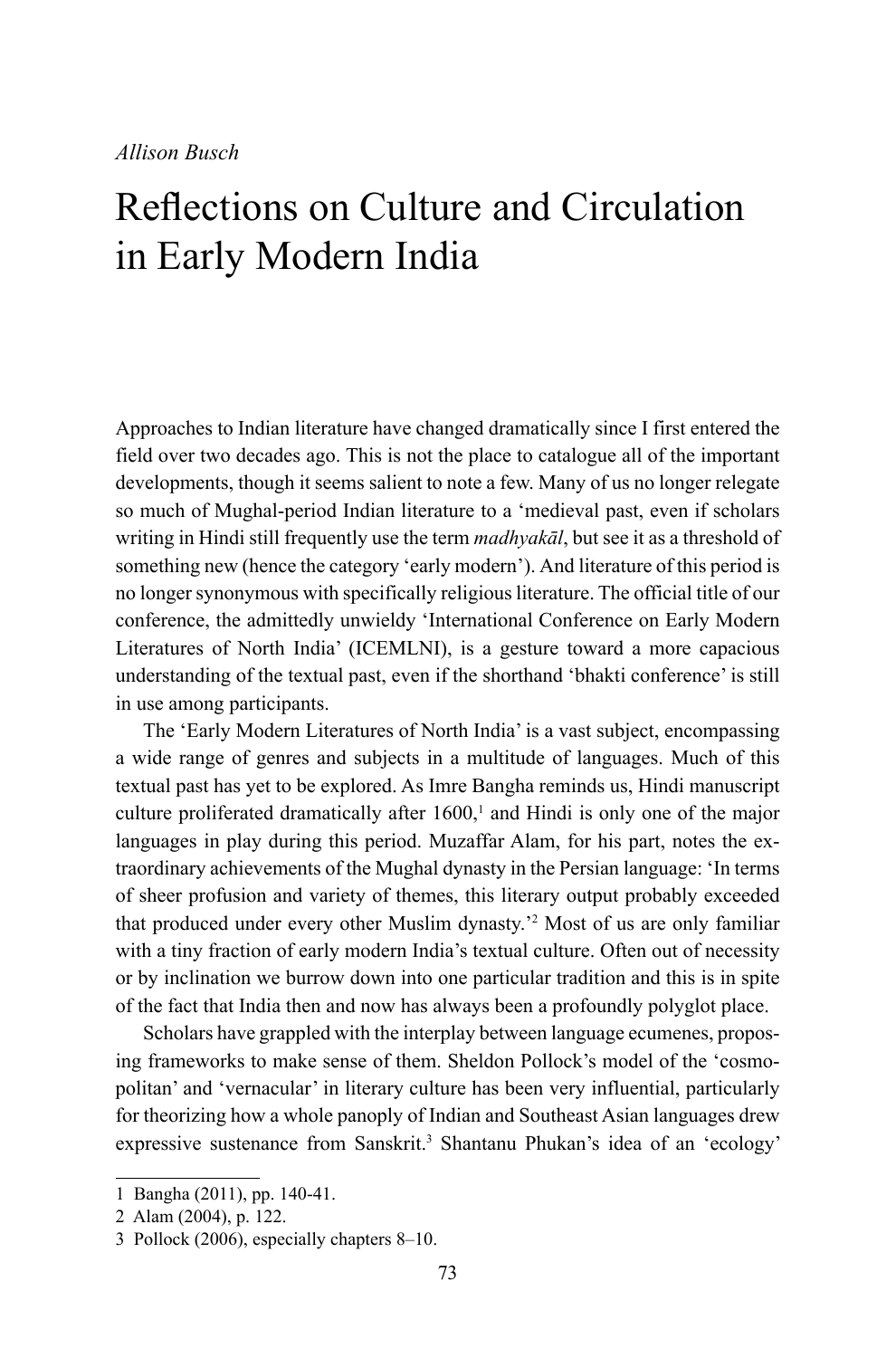of languages has been a valuable strategy for understanding the investment of Mughal-period Persian intellectuals in Hindi literature.4 More recently, Francesa Orsini has been highlighting the importance of multilingual approaches to Indian literature<sup>5</sup> and a collection of essays that Thomas De Bruijn and I edited sought to foreground the cross-pollination of literary cultures within India.<sup>6</sup> When operating in a multilingual setting authors make certain choices that we need to understand far better than we currently do. They may have been responding to different audiences when they made these choices. Some authors then, as now, may compose in the vernacular in full view of more cosmopolitan options (Sanskrit, Persian, or, in today's world English) whether because of education and life chances or a personal leaning toward a particular mode of writing. Choosing one language over another may offer different rewards, depending on the context. But writers were usually aware of different possibilities, and their work was colored by other languages in the literary field even if they hewed closely to one.

The following essays are in part an invitation to think across and between languages. The educational and lexicographical texts at the heart of Arthur Dudney's formulations, the institutional armature of Persian in India, are a good basis for reflecting on language interactions since genres like primers and dictionaries were responsive to their immediate social and geographical contexts.<sup>7</sup> By the seventeenth century, Persian was no longer an essentially foreign language but was deeply embedded in Indian linguistic and literary culture. Translations, or in some cases transcreations, of prior works have been around for a long time in India and are also a productive way to think about language relationships. Marc Tiefenauer's essay studies the processes by which complex ideas from Sanskrit theology and diverse Indic knowledge systems were rendered into a Perso-Islamicate thought world.

Dudney offers a tantalizing glimpse of the life of Persian in the *qaṣbah*, the provincial towns that, though secondary centers when compared to cosmopolitan cities like Delhi or Agra, were nonetheless critical to administration. *Qaṣbah*s may also have been far more important in cultural terms than we currently understand. It is typical to associate Persian with high Mughal court culture, even if recent scholarship has pointed to the ubiquity of the language at the middle and even lower rungs of society.8 The figure of ʿAbdul Wāsiʿ Hānsawī (fl. late seventeenth century), who

<sup>4</sup> Phukan (2001).

<sup>5</sup> One programmatic statement is Orsini (2012).

<sup>6</sup> De Bruijn and Busch (2014).

<sup>7</sup> Lexicography has been a relatively understudied subfield in India, though R. S. McGregor's study of early Hindi dictionaries (2001) masterfully illuminates language interactions and provides some evidence of precolonial framings of language. Also see Walter Hakala's excellent recent book (2016).

<sup>8</sup> Recent work on the Persian munshi by Muzaffar Alam and Sanjay Subrahmanyam (2004) and Rajeev Kinra (2015) are now indispensable to how we think about the Persian bureau-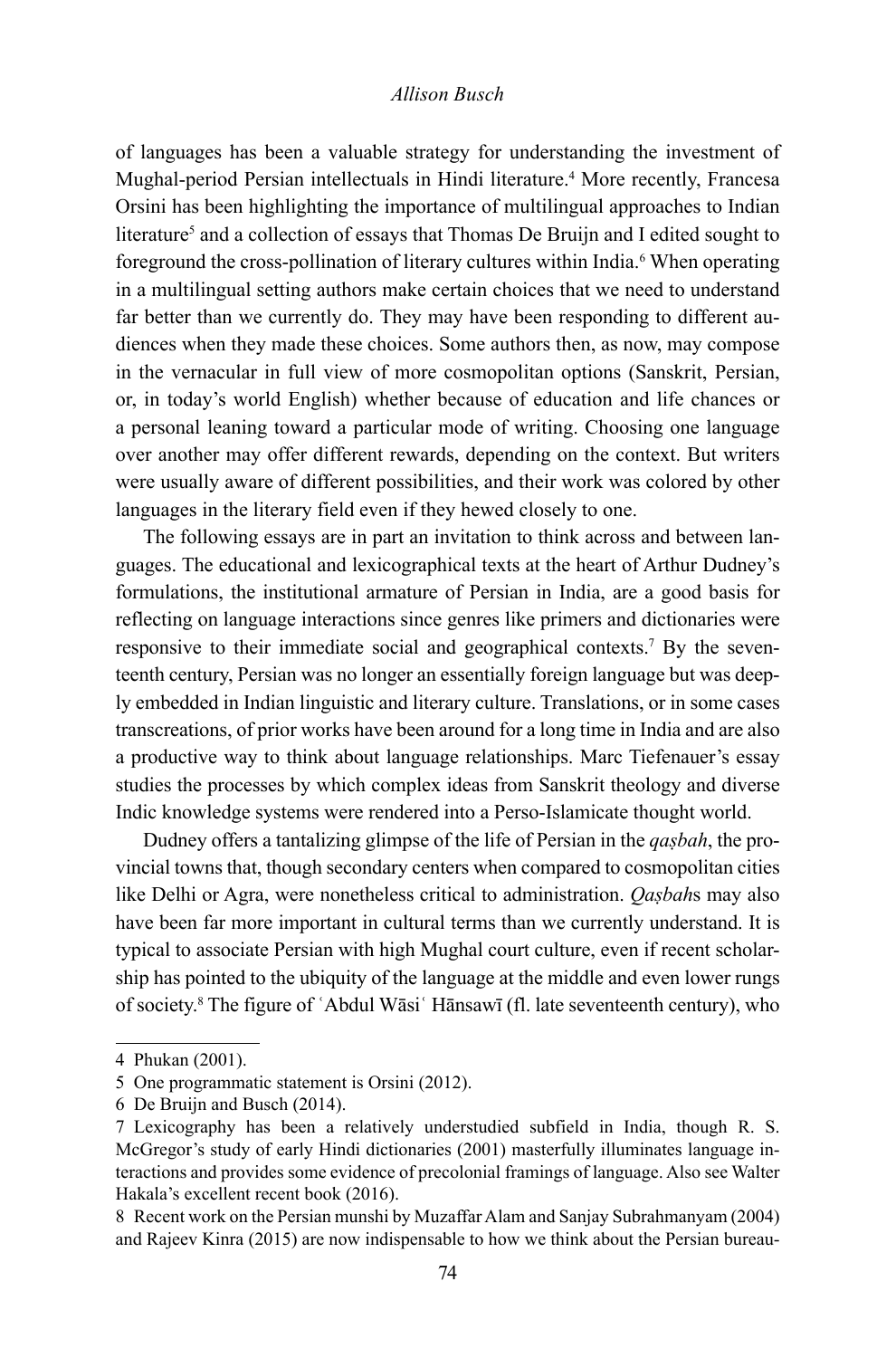animates Dudney's paper, shows us another view of the Persian cosmopolis. ʿAbdul Wāsi<sup>s</sup> was a member of a class of everyday teachers who kept the cogs of Persian education moving. Numerous works of his can be excavated from Indian manuscript libraries. His *Risālah* (*Essay*) on the rules of Persian, in part a digest of earlier lexicographical studies, was evidently in wide circulation. His *Ġharāʾib al-Luġhāt*  (*Oddities among Words*) in particular bears testament to how Indic words were encompassed into Persian. This work suggests that Persian, often hailed as a quintessentially cosmopolitan language today, could operate in something of a vernacular register. This evidence of vernacular Persian was later somewhat erased since Sirāj al-Dīn ʿAlī Ḳhān Ārzū, a more sophisticated courtly intellectual than his provincial counterpart, rewrote ʿAbdul Wāsiʿ Hānsawī's text as *Nawādir al-Alfāz̤* (*Wonders*  among words), and huffily rejected expressions he viewed as rustic solecisms.<sup>9</sup> The boundaries of *fasāhat* (linguistic purity) needed to be policed.

Dudney makes many valuable observations about the interactions between Persian and vernacular that are legible in lexicography, but the relationship between Ārzū and ʿAbdul Wāsiʿ also speaks to larger issues in Indian literary culture, particularly some of the social geographies of the multilingual literary field. ʿAbdul Wāsiʿ did not achieve the fame of his near-contemporary Ārzū. He did not trade in the wares of courtly *fasāhat* by writing poetry but instead he toiled in the more workaday provincial world of education and lexicography. His memory has been nearly erased, but finding traces of him through the appropriation of his material by influential figures like Ārzū (whatever his snobbery about usage, Ārzū did evidently consider the work of 'Abdul Wāsi' important since he drew heavily on two of his works) prompts us to examine more closely our assumptions about metropole and periphery in the constitution of literary excellence and their position along the vectors of cultural circulation. The profile of ʿAbdul Wāsiʿ Hānsawī drawn here, sketchy though the historical record is, raises important issues for early modern literary and social history and encourages us to seek richer models to handle the diverse social and multilingual encounters in the Indian textual record.

Multilingualism is equally central to Tiefenauer's essay. Probing a little known treatise on embryology, the *Upanikhat-i Garbha* (*The Secret Science of Embryology*),

cracy in India. Sumit Guha (2004), pp. 26–27 has demonstrated the trickle-down of Persian into Marathi at the level of local bureaucracy. Certainly Persian was still an important part of Indian education well into the nineteenth century. Some of the earliest Hindi authors, like Devakinandan Khatri (fl. 1890) and Premchand (active in the early decades of the twentieth century), received a Persian education.

<sup>9</sup> Ārzū scoffs at words like *chatrī* (a feature of Rajput architecture) that were not in Delhi usage. Linguistic snobbery was of course widespread in India over the longue durée. Witness the need for the Sanskrit language to be policed by *śiṣṭa* people, namely the Brahmins of Āryavārtā (Desphande 1993). And many thinkers militated against using *grāmya* (rustic) words, considered a *doṣa* (flaw) in poetry.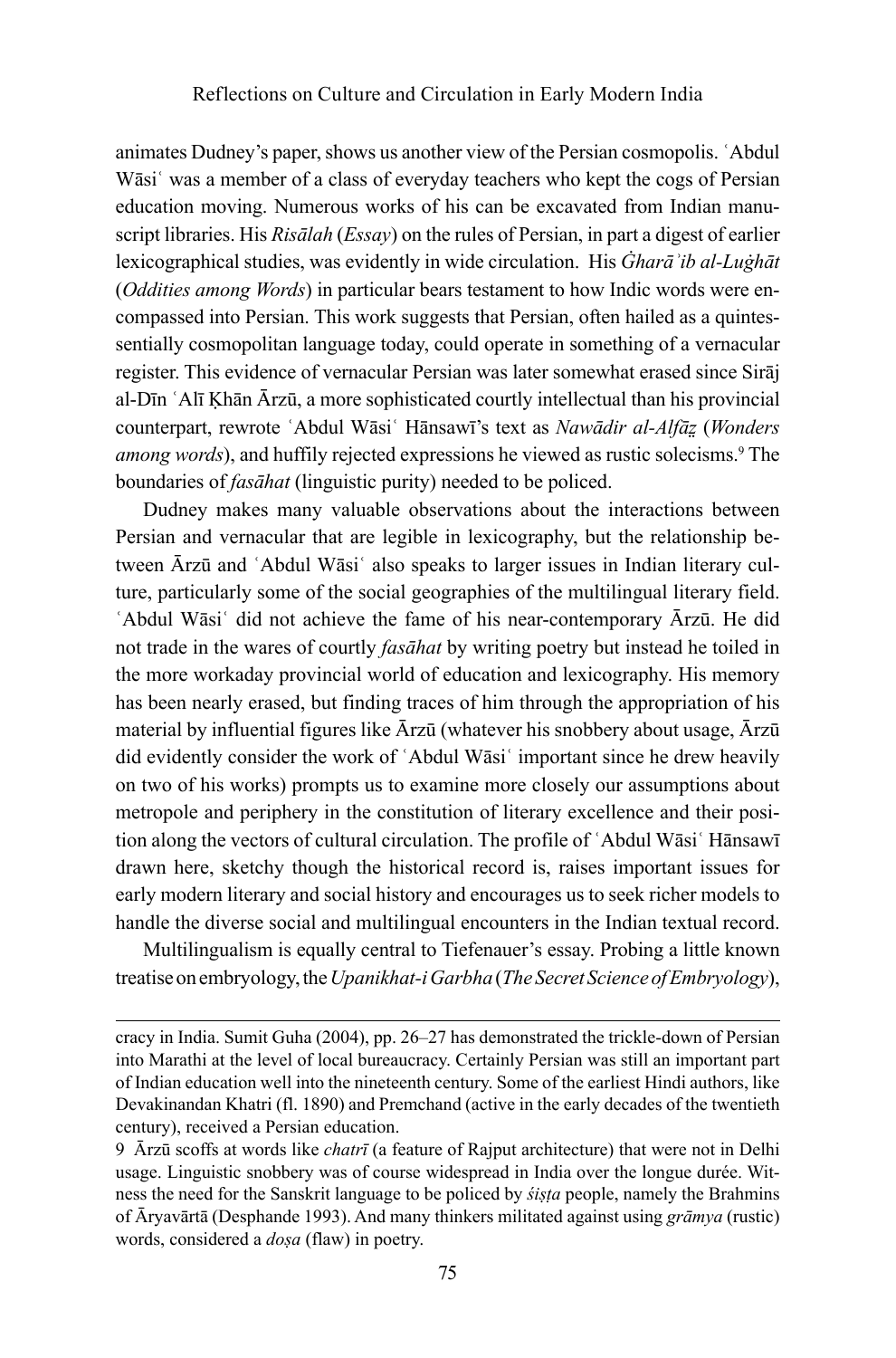whose translation from Sanskrit into Persian was sponsored by none other than the famous Mughal prince Dara Shukoh (1615–1659), he offers up a vision of translation theory and practice that raises larger questions about the hermeneutics of cultural exchange. In the complex act of translation, a very wide range of strategies can be followed for rendering concepts into another language. The Sanskrit embryological text in question was embedded in the Brahminical thought world, elements of Sāṃkhya, Advaita Vedanta, and Ayurveda comingled. How did Persian scholars 'cope' with all of the embedded references and prior texts?10 Drawing on the work of Vladimir Ivir, Tiefenauer examines the strategies of borrowing (that is importing a loan word from the source language), definition, literal translation, substitution, lexical creation, omission, and addition. These techniques might also be used in combination, or in other surprising ways. For instance, borrowing loan words can itself be a multilingual act, when the translator chooses to let a combination of Sanskrit and Hindustani words speak in their own cultural register on the Persian page. Here Tiefenauer is in the good company of other South Asia scholars who have investigated the deeply cultural components of translation. Tony Stewart, for instance, has found translation theory a useful framework for exploring how Muslim and Hindu cultural systems were mediated through 'dynamic equivalence.'11

For Tiefenauer, translation can shade into diplomacy, as when strains of Indian theology and philosophy were rendered into an Islamic worldview. Exuberant references to theistic gods were tamped down with a generic Advaita formulation or flattened into epithets for Allah, reducing their theological awkwardness for Muslim readers.12 Transmigration, the rebirth of souls into a womb, was a similarly unacceptable idea in Islam (which conceives of a singular afterlife of the body) and it needed to be managed. It is particularly fascinating to observe how Quranic references sometimes served as suitable glosses for the Sanskrit terminology. Quranic equivalences made Hindu concepts legible in a new framework, though they also profoundly altered their meaning. Overall, the act of translation is consistent with Dara Shukoh's larger vision of the conformity of Hindu philosophy with Islamic monotheism.

Much of today's university curriculum, in India and abroad, centers on a fairly restricted literary canon; students are naturally eager to read works deemed excellent by generations of readers. But forays into lesser known or minor works should not be seen as merely mining for esoterica, when scholars are able to excavate important patterns that bear on larger cultural issues. Reading beyond the canon, as these essays show, can expand our knowledge of early modern textual culture and the methods we can employ to approach it.

<sup>10</sup> On 'prior text' see Becker (1995), pp. 285–288.

<sup>11</sup> Stewart (2001).

<sup>12</sup> On the need to avoid theological awkwardness in the translation of the Sanskrit *Mahābhārata* into Persian at Akbar's court, see Truschke (2011).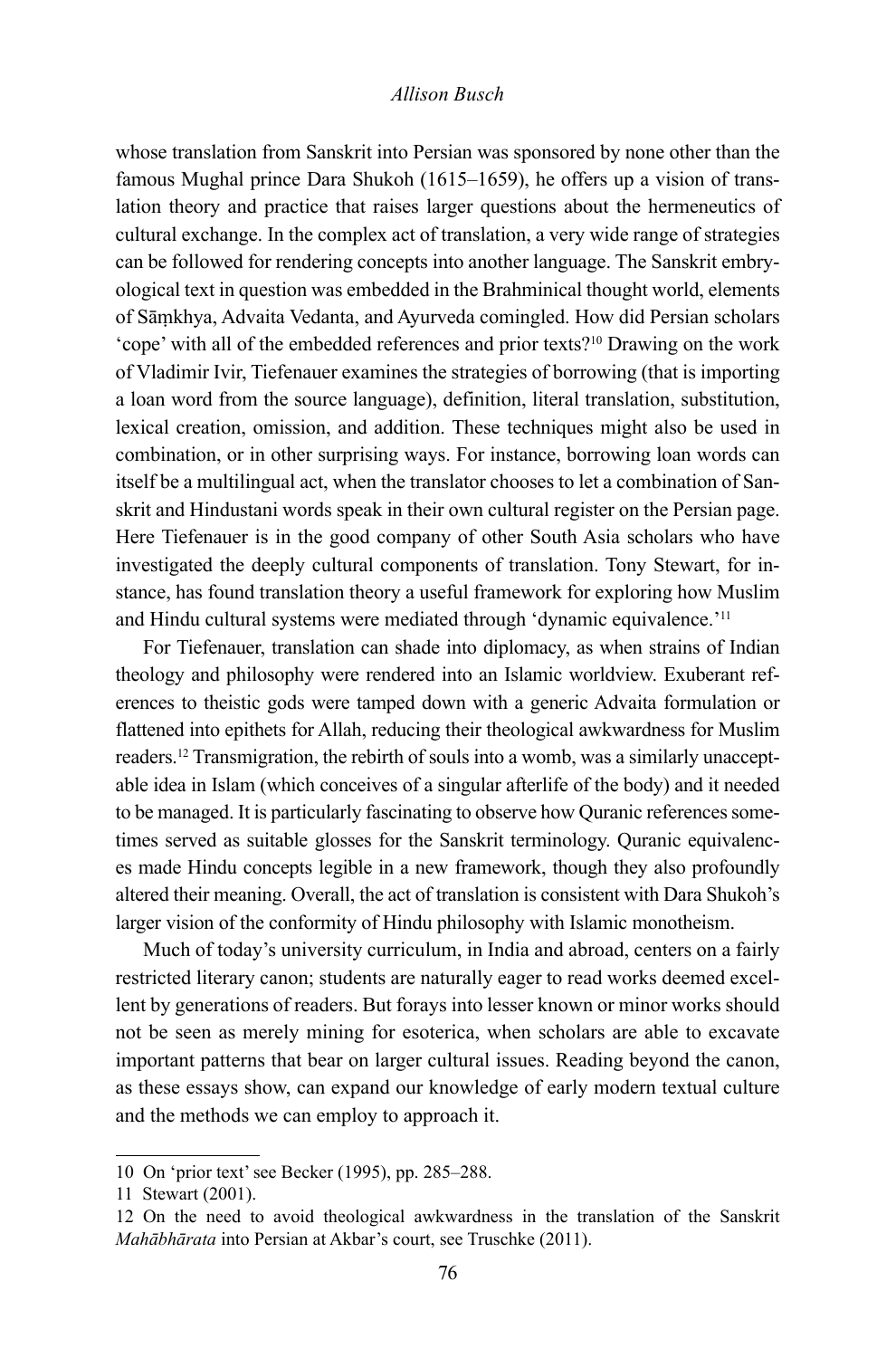# References

Alam, Muzaffar. 2004. *The Languages of Political Islam: India 1200-1800*. Chicago: University of Chicago Press.

——— and Sanjay Subrahmanyam. 2004. 'The Making of a Munshi,' *Comparative Studies of South Asia, Africa and the Middle East*, 24 (2):61–72.

- Bangha, Imre. 2011. 'Writing Devotion: the Dynamics of Textual Transmission in the *Kavitāvalī* of *Tulsīdās*,' in Sheldon Pollock (ed.), *Forms of Knowledge in Early Modern Asia*, pp. 140–170. Durham and London: Duke University Press.
- Becker, Alton L. 1995. *Beyond Translation: Essays towards a Modern Philology*. Ann Arbor: University of Michigan Press.
- De Bruijn, Thomas and Allison Busch (eds). 2014. *Culture and Circulation: Literature in Motion in Early Modern India*. Leiden: Brill.
- Deshpande, Madhav M. 1993. 'Historical Change and the Theology of Eternal (Nitya) Sanskrit,' in Madhav Deshpande, *Sanskrit and Prakrit: Sociolinguistic Issues*, pp. 53–74. Delhi: Motilal Banarsidass.
- Guha, Sumit. 2004. 'Transitions and Translations: Regional Power and Vernacular Identity in the Dakhan, 1500–1800,' *Comparative Studies of South Asia, Africa and the Middle East,* 24 (2): 23–31.
- Hakala, Walter N. 2016. *Negotiating Languages: Urdu, Hindi, and the Definition of Modern South Asia, South Asia across the Disciplines*. New York: Columbia University Press.
- Kinra, Rajeev. 2015. *Writing Self, Writing Empire: Chandar Bhan Brahman and the Cultural World of the Indo-Persian State Secretary*. Oakland: University of California Press.
- McGregor, Ronald S. 2001. *The Formation of Modern Hindi as Demonstrated in Early "Hindi" Dictionaries*. Amsterdam: Royal Netherlands Academy of Arts and Sciences, Eighth Gonda Lecture.
- Orsini, Francesca. 2012. 'How to do multilingual literary history? Lessons from fifteenth- and sixteenth-century North India,' *Indian Economic and Social History Review*, 49 (2): 225–246.
- Phukan, Shantanu. 2001. '"Through Throats Where Many Rivers Meet": the ecology of Hindi in the world of Persian,' *Indian Economic and Social History Review*, 38 (1): 33–58.
- Pollock, Sheldon. 2006. *The Language of the Gods in the World of Men: Sanskrit, Culture, and Power in Premodern India*. Berkeley: University of California Press.